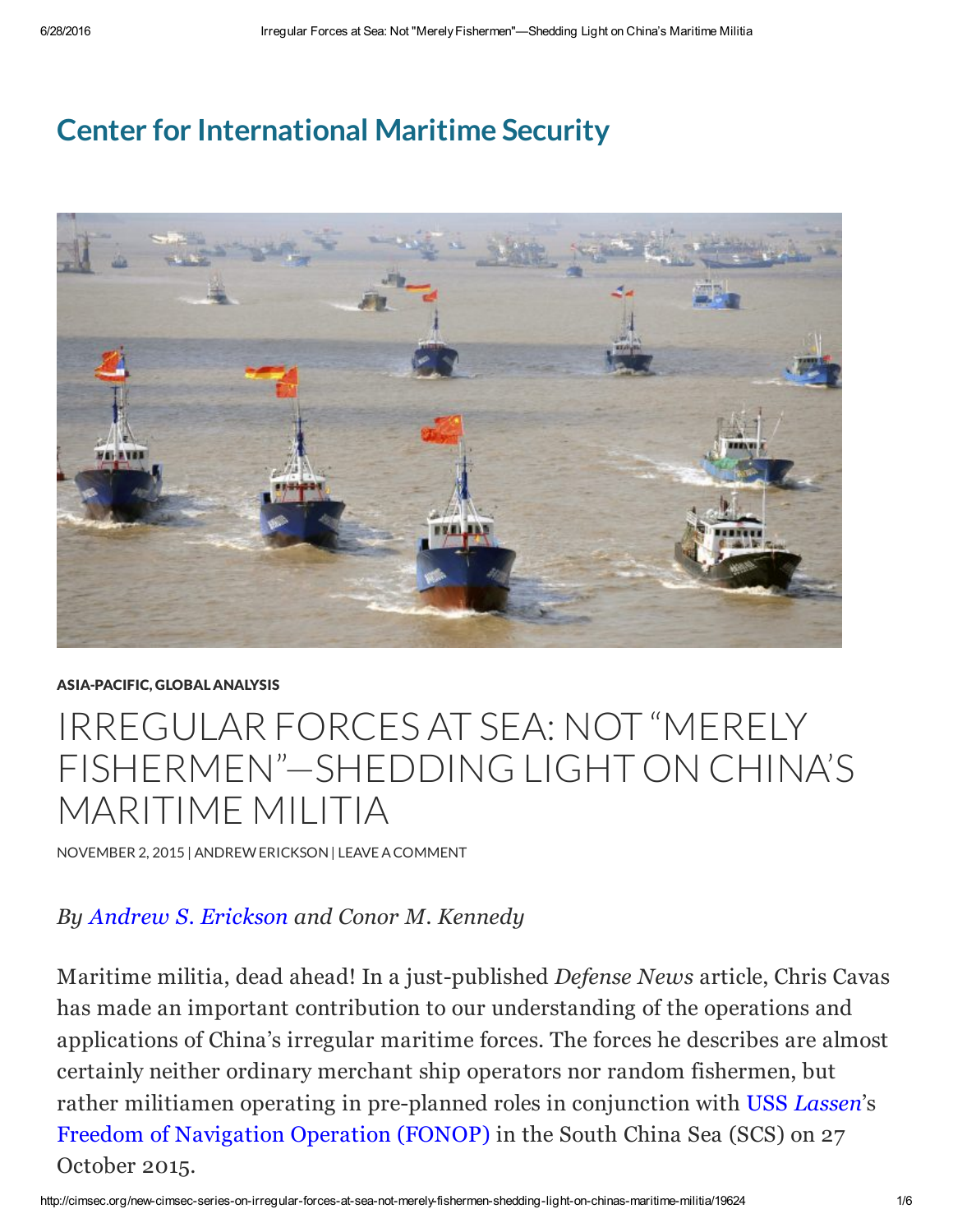Cavas cites a U.S. Navy source: "'There were Chinese merchant vessels present that were not as demure as the Chinese Navy. One came out of its anchorage in the island and crossed the destroyer's bow but at a safe distance, and the Lassen did not alter course as the merchant ship circled around.' Fishing vessels in the area added to shipping traffic in the immediate area, the source said, but the ship did not have to maneuver around them. But the extra craft seem to have been present, the source noted, 'because they [anticipated](http://www.defensenews.com/story/defense/2015/10/31/navy-china-richardson-wu-destroyer-lassen-south-china-sea-innocent-passage/74881704/) the Lassen's transit.'"

In what follows, the authors trace maritime militia involvement—in close coordination with other Chinese maritime forces—to a variety of important incidents at sea. It is thus not surprising to see these forces active near such Chinaoccupied Spratly features as Subi Reef. But greater awareness is needed to address this vital but too-long-understudied issue. To that end, we offer the following major points:

- China's maritime militia is understudied, but it is important for understanding Beijing's maritime strategy, especially in the SCS.
- The militia work with other instruments of Chinese sea power—the military and the coast guard—to defend and advance China's position in its disputes. They may also support military operations in wartime.
- They allow China to vigorously pursue objectives without risking military conflict or creating an image of gunboat diplomacy.
- This article series will profile four of the most important militia units operating in the SCS.

While Russia has employed "Little Green Men" [surreptitiously](https://en.wikipedia.org/wiki/Little_green_men_(2014_Crimean_crisis)) in Crimea, China uses its own "Little Blue Men" to support its [outstanding](http://nationalinterest.org/blog/the-buzz/beware-chinas-little-blue-men-the-south-china-sea-13846) island and maritime claims in the East and South China seas. These maritime militia forces have participated in some of Beijing's most important military and paramilitary operations in the SCS. They will be directly involved in future Chinese efforts, possibly including the direct harassment of U.S. and allied FONOPS. By "sending civilian, rather than military, ships to track or confront U.S. Navy vessels," explains Huang Jing of the National University of Singapore, "China can issue a firm response to the U.S. while signaling that they don't want to escalate the situation [militarily."](http://www.wsj.com/articles/china-says-it-warned-u-s-warship-in-south-china-sea-1445928223)

No ordinary civilian fishing boats, these! They are operated by members of China's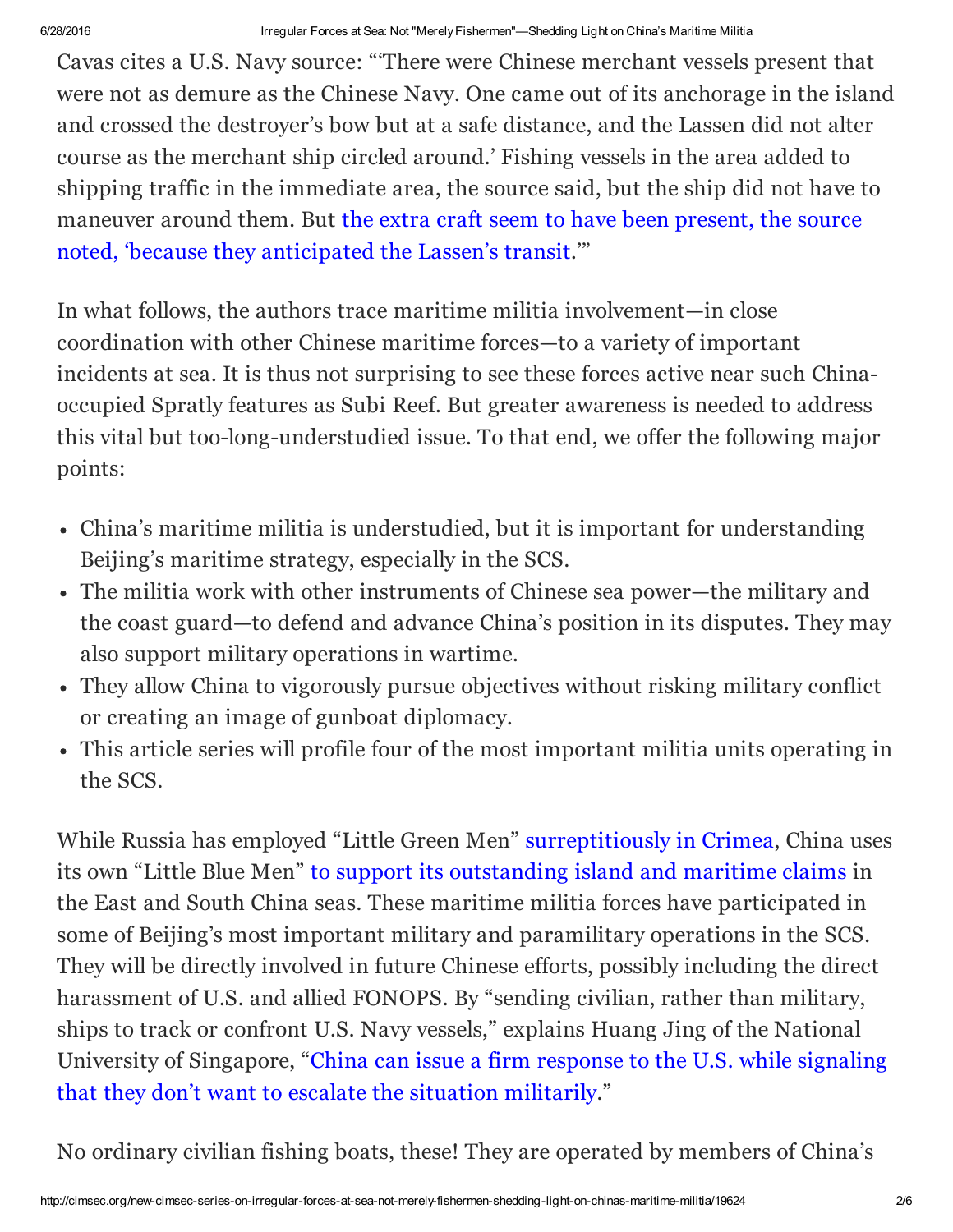maritime militia (海上民兵). These irregular forces are recruited from a local fishing community or other maritime industry and remain employed there while being trained and available for [government](http://www.nationalinterest.org/feature/tanmen-militia-china%E2%80%99s-maritime-rights-protection-vanguard-12816) tasking. China's modern maritime militia building dates to the founding of the People's Republic of China (PRC) in 1949, when a rudimentary People's Liberation Army Navy (PLAN) faced Nationalist blockading of mainland ports and depredations against merchant vessels. As a stopgap measure, the nascent PRC trained and equipped its fishermen militias, both for their selfdefense and to support ground and naval operations. Within today's maritime militia, a small but growing set of elite units are the ones most likely to be deployed on more sophisticated operations that involve monitoring, displaying presence in front of, or opposing foreign actors. They frequently operate in concert with China's navy and coast guard.

The PLA's official newspaper states, "putting on [camouflage](http://www.81.cn/lj/2014-01/06/content_5721123_2.htm) they qualify as soldiers, taking off the camouflage they become law abiding fishermen." Make no mistake: when national needs dictate, maritime militia are used as frontmen trolling in support of territorial claims. You can read our analysis to date [here,](http://blogs.wsj.com/chinarealtime/2015/03/31/meet-the-chinese-maritime-militia-waging-a-peoples-war-at-sea/) [here](https://www.foreignaffairs.com/articles/east-asia/2015-04-09/china-s-island-builders), [here](http://www.nationalinterest.org/feature/tanmen-militia-china%E2%80%99s-maritime-rights-protection-vanguard-12816), and [here](http://amti.csis.org/directing-chinas-little-blue-men-uncovering-the-maritime-militia-command-structure/). Now, with the potential role and impact of China's maritime militia growing, it's time to [document](http://blogs.wsj.com/chinarealtime/2015/08/24/new-asia-pacific-maritime-security-strategy-necessary-but-insufficient/?mod=WSJBlog) their precise nature before Beijing is able to mischaracterize or selectively portray an interaction or incident as simply involving random civilian fishermen or other marine workers motivated by spontaneous patriotism unfairly oppressed by foreign forces.

The concept of deputizing civilians to perform state functions is not novel to China. The United States, for instance, has Naval [Militia](https://en.wikipedia.org/wiki/Naval_militia), as well as Coast Guard [Auxiliary](http://www.cgaux.org/) and a Craft of [Opportunity](http://www.princeton.edu/~abraitis/glosdocs/usnmine.htm) Program—but they serve vastly different purposes. Many states' naval militias, such as the Rhode Island Naval [Militia,](http://webserver.rilin.state.ri.us/Statutes/TITLE30/30-1/30-1-4.HTM) are not currently active. Only the New York Naval [Militia](https://en.wikipedia.org/wiki/New_York_Naval_Militia) has remained [continuously](https://en.wikipedia.org/wiki/Rhode_Island_Naval_Militia) active since its founding. The few that have remained active post-World War II or recently (re)activated assist with law enforcement, evacuations, disaster recovery, antiterrorism, and defense of undisputed American territory and port facilities against mines and other hazards. Importantly, U.S. Naval Militias, like the U.S. Coast Guard, do not harass foreign vessels or conduct other assertive activities to further contested island or maritime claims. In fact, the United States has very few contested claims, and has a track record of adhering to international law to manage or [resolve](https://mainelaw.maine.edu/wp-content/uploads/2014/01/rogoff-mlr-38.pdf) them. It does not resort to harassment or threats of force against foreign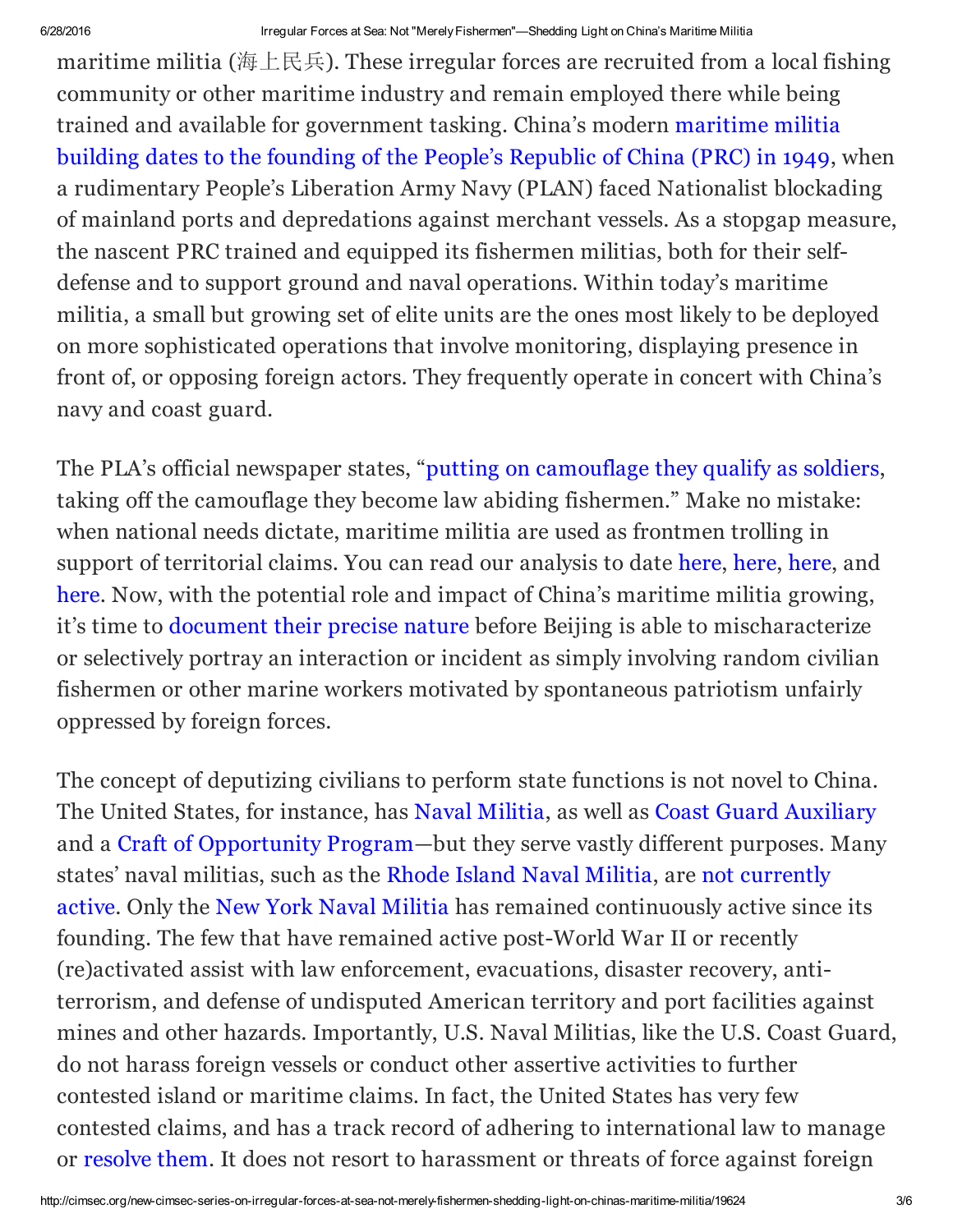6/28/2016 Irregular Forces at Sea: Not "MerelyFishermen"—Shedding Light on China's Maritime Militia

vessels regarding disputes; hence there is no need for its Naval Militias to do so.

By contrast, such "maritime rights [protection](http://www.jamestown.org/single/?tx_ttnews%5Btt_news%5D=42809&no_cache=1)" activities are important [responsibilities](http://amti.csis.org/directing-chinas-little-blue-men-uncovering-the-maritime-militia-command-structure/) for China's leading irregular maritime forces. Selected elite Maritime Militia units prepare for the most advanced missions, in part by receiving training from the PLA Navy (PLAN). As the first article in our series will explain, Vietnam, one of the few other countries with a Maritime Militia similar to China's in purpose, knows about their efforts only too well. Chinese maritime militia capabilities are poised to grow still further as Beijing's desire for calibrated SCS operations grows and [demobilized](http://www.theasanforum.org/dreaming-big-acting-big-xis-impact-on-chinas-military-development/) military forces may be offered as a result of Xi Jinping's 300,000 troop downsizing to make the PLA, literally, leaner and meaner.

To challenge future U.S. and allied FONOPS, in addition to verbal challenges and conspicuous monitoring and tracking, Beijing will attempt to further portray itself as the victim of foreign predations, forced to respond "defensively." In addition to close, ambiguous approaches by China coast guard vessels or aircraft, which—unlike naval warships—are not subject to the bilaterally-accepted Code for Unplanned Encounters at Sea (CUES) or the associated air annex, it may entail closer, even more ambiguous approaches by maritime militia forces. The vast majority would likely operate trawlers, but some may employ other marine economic assets as well, such as the ["merchant](http://www.defensenews.com/story/defense/2015/10/31/navy-china-richardson-wu-destroyer-lassen-south-china-sea-innocent-passage/74881704/) vessel" that cut in front of USS *Lassen*. Beijing may attempt to mischaracterize or selectively portray an interaction or incident as simply involving random civilian fishermen or other marine workers and "island residents" unfairly oppressed by foreign forces motivated by spontaneous patriotism—when in fact these are irregular selectively-uniform-wearing forces controlled by the PLA through land-based military People's Armed Forces Departments (PAFDs). It will also require proactivity and getting out ahead of Beijing's narrative. Among other things, the U.S. [government](http://blogs.wsj.com/chinarealtime/2015/08/24/new-asia-pacific-maritime-security-strategy-necessary-but-insufficient/?mod=WSJBlog) should document to the world the nature of China's maritime milita and its government-controlled deception and harassment activities. That will be far easier and more effective *before* Beijing orchestrates any militiarelated confrontation.

To better understand these important dynamics and their strategic, operational, tactical, and policy implications, the authors will therefore offer a series of five articles on the vanguard militia forces of Hainan Province, most relevant to SCS disputes. Four of the leading militias will be surveyed in depth.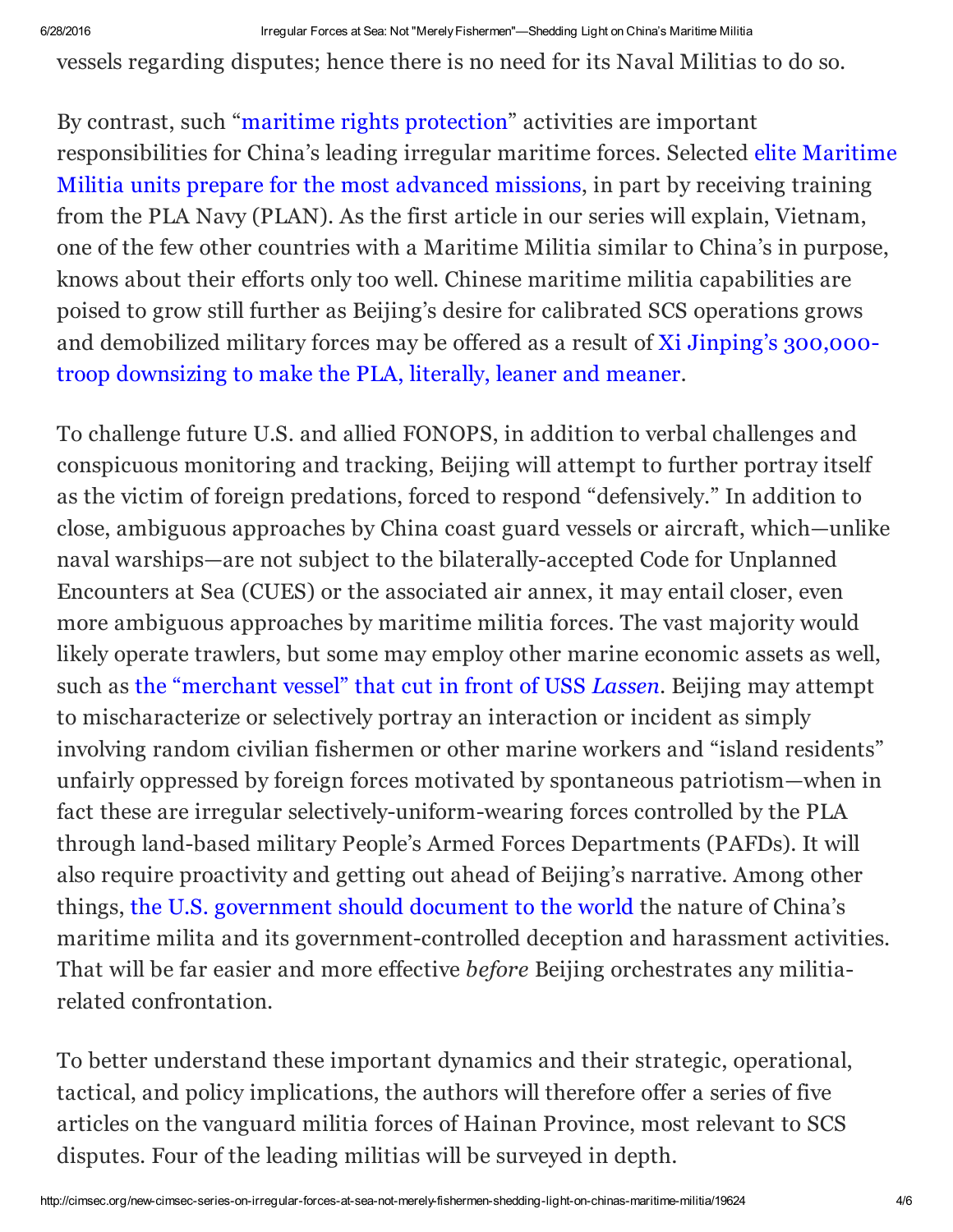- Located on Hainan's west coast, the Danzhou Militia of Baimajing Harbor played a significant role in China's operation to seize the Crescent Group of islands from Vietnam in the January 1974 Battle of the [Paracel](https://en.wikipedia.org/wiki/Battle_of_the_Paracel_Islands) Islands.
- Established in 1985, the Tanmen Village [Maritime](http://www.nationalinterest.org/feature/tanmen-militia-china%E2%80%99s-maritime-rights-protection-vanguard-12816?page=show) Militia Company of Qionghai County on Hainan's south-southeast coast has long delivered supplies and building materials to China's Spratly outposts. It was directly involved in the April 2012 [Scarborough](https://en.wikipedia.org/wiki/Scarborough_Shoal_standoff) Shoal Standoff, with the boats of Chen Zebo and another Squad Leader likely summoning Chinese coast guard intervention when boarded by Philippine Navy forces seeking to confiscate a diverse harvest of [endangered](http://globalnation.inquirer.net/36003/scarborough-shoal-standoff-a-historicaltimeline) marine species. The Tanmen Militia benefited greatly from a visit by Xi himself on 8 April 2013, after which Tanmen Village was declared a model village and received further government investment.
- Learning from the model set forth by the Tanmen Militia, the Sansha City Maritime Militia was established in its new, eponymous [municipality](https://www.foreignaffairs.com/articles/east-asia/2015-04-09/china-s-island-builders) in 2013. Given its location, it promises to play an important role in future Paracel affairs.
- Last but not least, based in Sanya City near the center of Hainan's southern coast, is the Sanya maritime militia built out of entities like Fugang Fishery Co. Ltd., which was established in 2001. Given its status as the militia perhaps most likely to be used for near-term frontline operations, such as harassment against U.S. or allied FONOPS, it is the subject of this first article in our series.

Read Part One [Here](http://cimsec.org/chinas-daring-vanguard-introducing-sanya-citys-maritime-militia/19753).

*Dr. Andrew S. [Erickson](http://www.andrewerickson.com/) is an Associate Professor in, and a core founding member of, the U.S. Naval War College's China Maritime Studies Institute. He serves on the* Naval War College Review's *Editorial Board. He is an Associate in Research at Harvard University's John King Fairbank Center for Chinese Studies and an expert contributor to the* Wall Street Journal's *China Real Time Report. In 2013, while deployed in the Pacific as a Regional Security Education Program scholar aboard USS* Nimitz, *he delivered twenty-five hours of presentations. Erickson is the author of* Chinese Anti-Ship Ballistic Missile Development (*Jamestown Foundation, 2013). He received his Ph.D. from Princeton University. Erickson blogs at [www.andrewerickson.com](http://www.andrewerickson.com/) and [www.chinasignpost.com](http://www.chinasignpost.com/). The views expressed here are Erickson's alone and do not represent the policies or estimates of the U.S. Navy or any other organization of the U.S. government.*